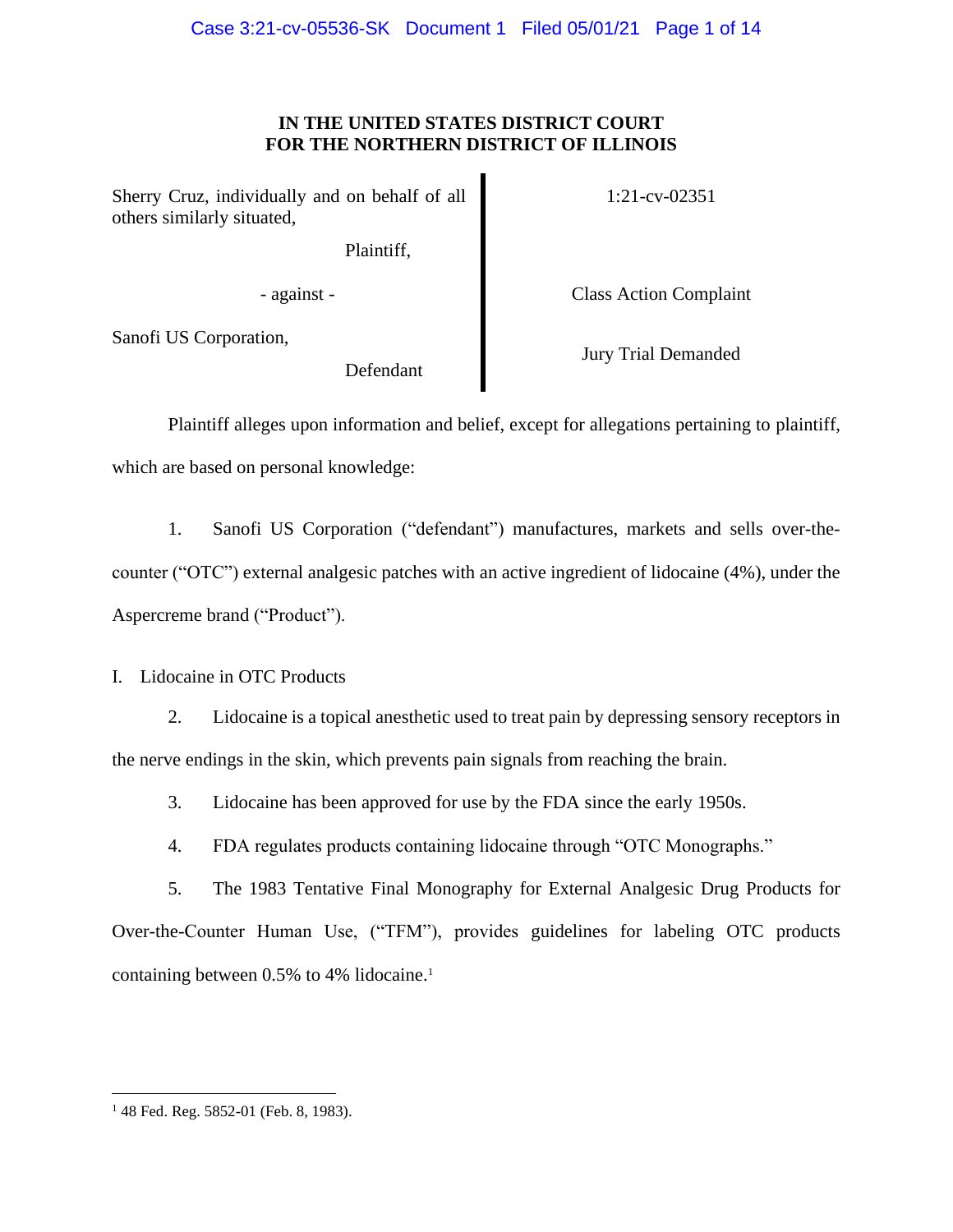### Case 3:21-cv-05536-SK Document 1 Filed 05/01/21 Page 2 of 14

6. Lidocaine is permitted for use as an active ingredient for only the temporary relief of pain and itching associated with minor burns, sunburn, minor cuts, scrapes, insect bites or minor skin irritations.<sup>2</sup>

7. Around 2003, the FDA initiated rulemaking to classify products which delivered lidocaine in a patch form.<sup>3</sup>

8. This was because there was no data on "[t]he safe and effective concentration" of lidocaine in this format, and uncertainties regarding the frequency of application that is considered safe and effective.

9. The FDA proposed categorizing external analgesic patches as Category III products, that require agency review and approval of the product and its labeling through a New Drug Application ("NDA") or Abbreviated New Drug Application ("ANDA").<sup>4</sup>

II. Defendant's Misleading representations

10. Defendant's Product contains 4% lidocaine and is marketed as compliant with FDA regulations for Category I products, based on the numerous claims with respect to the Product's functions.

11. However, the Product does not comply with the TFM requirements for Category I ingredients and has not undergone review for products with Category III ingredients.

<sup>2</sup> 68 Fed. Reg. 42324-01, 42325-26 (July 17, 2003).

<sup>&</sup>lt;sup>3</sup> See External Analgesic Drug Products for Over-the-Counter Human Use; Reopening of the Administrative Record and Amendment of Tentative Final Monograph, 68 Fed. Reg. 42324-01, 42326 (July 17, 2003).

<sup>4</sup> Category I products are considered "GRASE" and can be marketed without approvals required for Category III.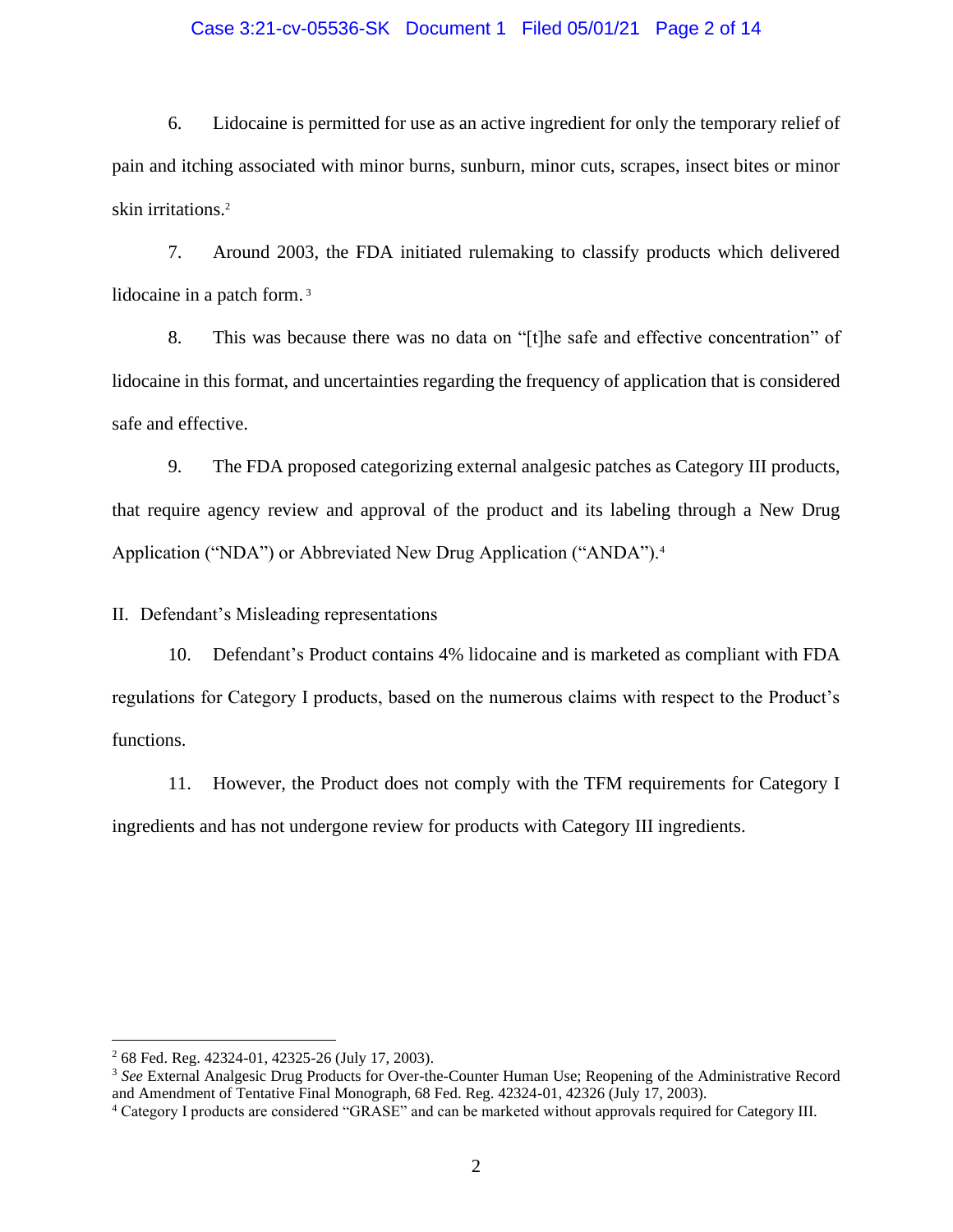

12. The Product's front label focuses on its ability to "numb" and affect "nerves."

- MAX STRENGTH
- NUMBS AWAY PAIN
- FAST ACTING
- TARGETS NERVES
- Flexible Fabric
- MAX STRENGTH LIDOCAINE
- NUMBS AWAY PAIN
- Desensitizes Aggravated Nerves
- FAST ACTING
- Targets More Pain Receptors\*
- Non Irritating

13. The lidocaine percentage is indicated in the fine print, next to "LIDOCAINE" or in the lower right corner of the label.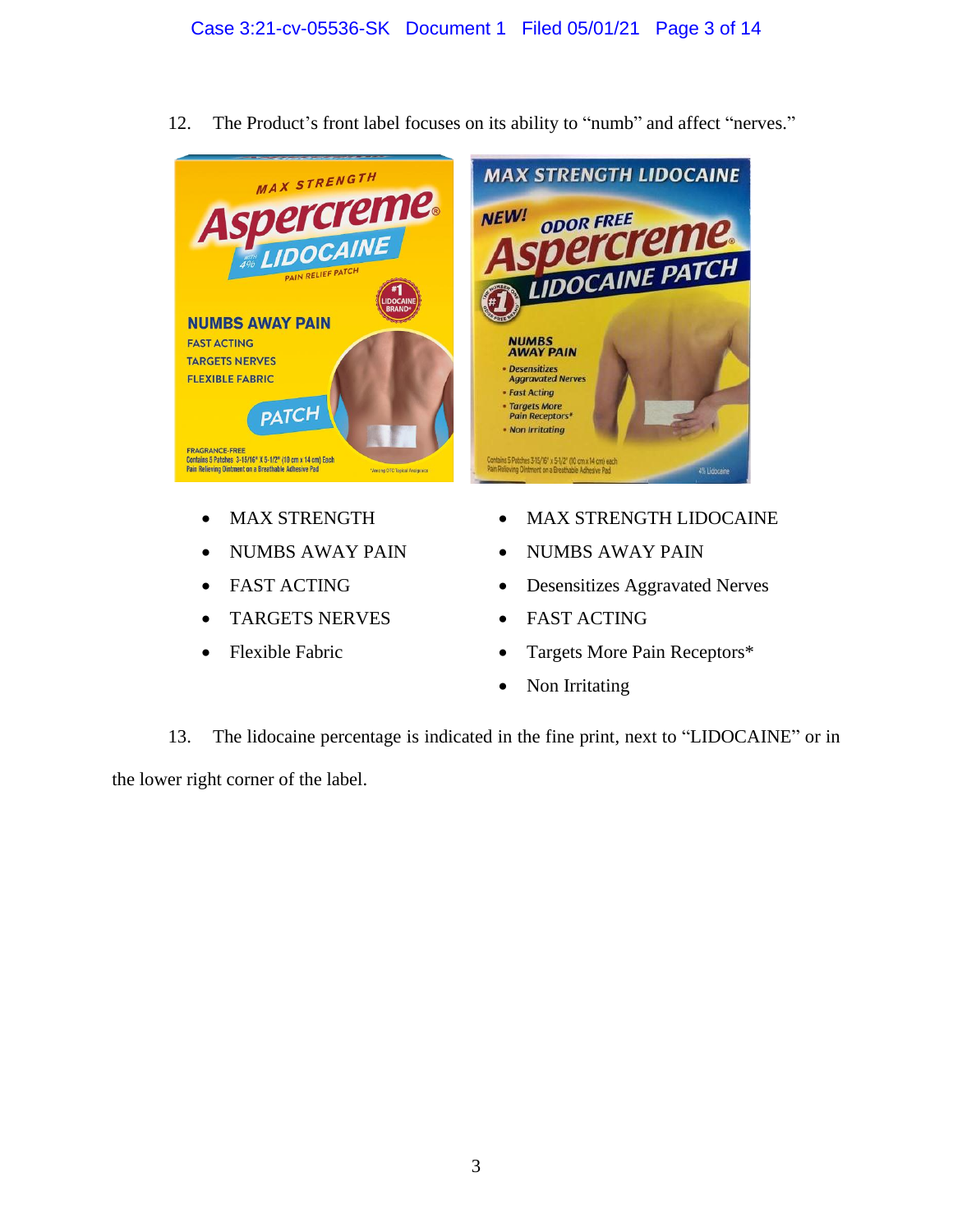14. The side panels indicate "Targeted Relief" for the main joint areas.



- Targeted No Mess Relief
- Easy to Apply & Remove
- Flexible Fabric



- TARGETED RELIEF
- BACK, NECK & SHOULDER
- KNEE & ELBOW
- HAND & WRIST
- FOOT, ANKLE & LEG

# A. Max Strength and Fast Acting Claims

15. The "Max Strength" claims are misleading because it implies the Product contains and delivers the maximum amount of lidocaine in patch form to the affected area.

16. However, this is false because other patch products deliver more lidocaine to affected areas, are more effective, are approved by the FDA for more purposes than defendant's Product and are supported by clinical studies.

17. The "fast acting" claim is misleading because it implies the Product provides immediate pain relief when it does not.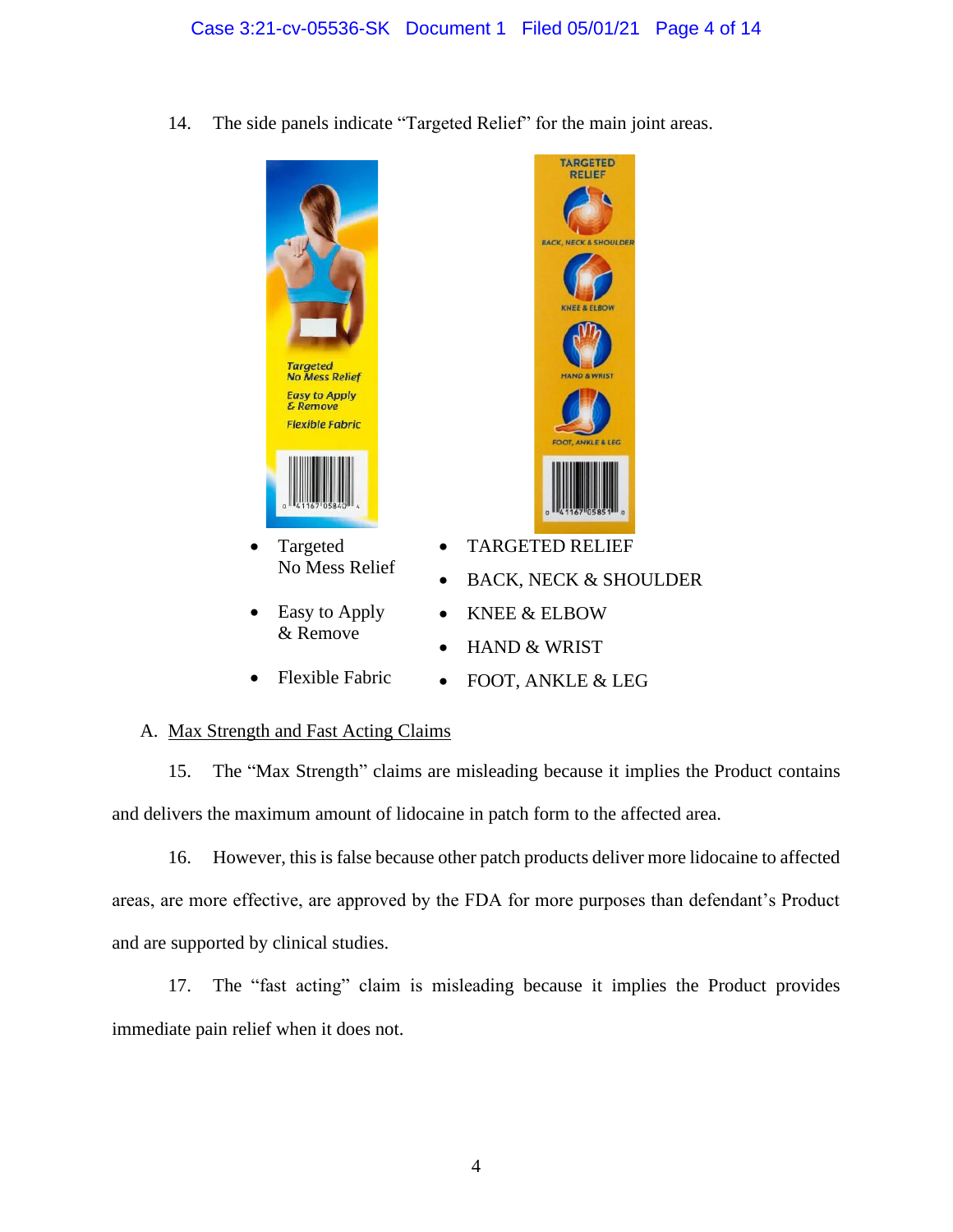### Case 3:21-cv-05536-SK Document 1 Filed 05/01/21 Page 5 of 14

18. The Product uses a thicker patch than similar products, resulting in a less effective and slower delivery of lidocaine to the affected area.

### B. "12 hours" Claim

19. The Directions on the Drug Facts state to "use 1 patch for up to 12 hours."

| <b>Directions</b><br>adults and children over 12 years:<br>clean and dry affected area<br>remove backing from patch by firmly grasping both ends and gently pulling until backing separates in middle<br>■ carefully remove smaller portion of backing from patch and apply exposed portion of patch to affected area<br>once exposed portion of patch is positioned, carefully remove remaining backing to completely apply patch to affected area<br>use 1 patch for up to 12 hours |
|---------------------------------------------------------------------------------------------------------------------------------------------------------------------------------------------------------------------------------------------------------------------------------------------------------------------------------------------------------------------------------------------------------------------------------------------------------------------------------------|
|---------------------------------------------------------------------------------------------------------------------------------------------------------------------------------------------------------------------------------------------------------------------------------------------------------------------------------------------------------------------------------------------------------------------------------------------------------------------------------------|

20. The other representations, such as "FLEXIBLE FABRIC," "Easy to Apply & Remove," and "Non Irritating," further the impression that the Product will adhere to the body and continuously relieve pain for the promised amount of time – 12 hours.

21. However, numerous studies and reports revealed that users of the Product seldom experience anything close to 12 hours of relief, because the patch fails to adhere for even six hours.

22. According to the FDA, when a patch delivering lidocaine becomes "partially detached," its efficacy of delivery and absorption of the active ingredient is greatly reduced.

## C. "Numb" or "Completely Block Pain" Claims

23. The claim that the Product "NUMBS AWAY PAIN" falsely imply the Product completely blocks pain receptors, eliminates responses to painful stimuli and provides a numbing sensation.

24. These statements are misleading to consumers because whether a lidocaine patch like the Product is capable of these effects depends on the how it is used.<sup>5</sup>

<sup>5</sup> FDA concluded that "[c]laims regarding numbness or similar claims, such as completely blocking pain receptors or abolishing responses to painful stimuli, may be misleading to consumers because the manner in which external analgesic drug products are used determines whether they cause numbness or not." Id.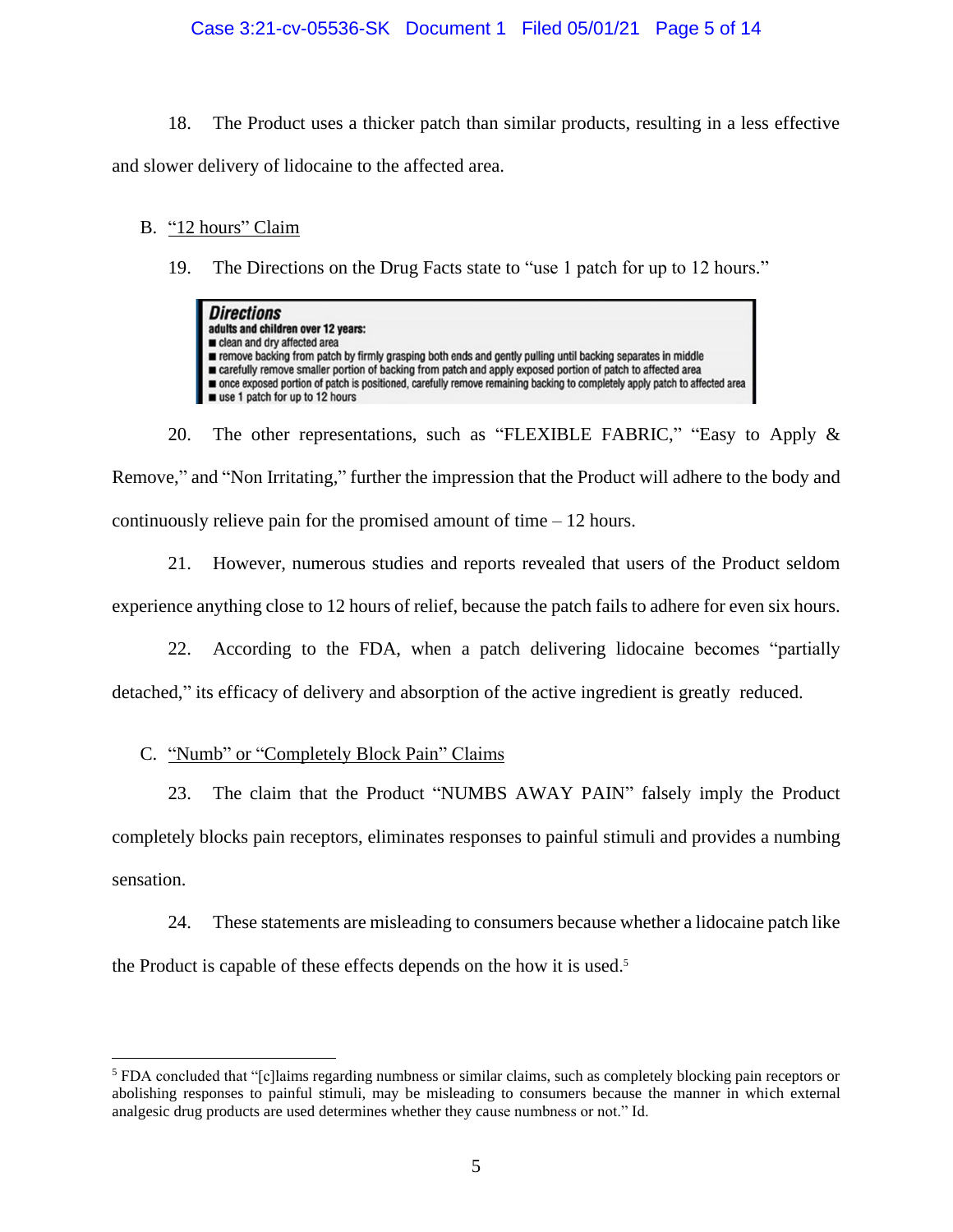### Case 3:21-cv-05536-SK Document 1 Filed 05/01/21 Page 6 of 14

25. Additionally, the FDA determined that statements such as "numb[] away pain" on external analgesic products like the Product are misleading to consumers because it is not capable to perform this function.

### D. "Nerves" and "Pain Receptor" Claims are Misleading

26. The label and marketing claim the Product "TARGETS NERVES," "DESENSITIZES AGGRAVATED NERVES," "Targets More Pain Receptors,\*" and that the Product will "Relieve the nerves. Stop the pain."



27. These representations imply that the Product provides pain relief by desensitizing nerves and/or pain receptors.

28. The asterisked claim is qualified but in such small print it cannot overcome the message consumers take away from this claim.

29. Consumers understand these representations to mean the Product contains ingredients that target nerves and pain receptors when this is not true.

30. Since consumers associate "nerves" and "pain receptors" with medical treatments typically requiring a prescription (and FDA approval), seeing these claims tells them the Product can achieve these results.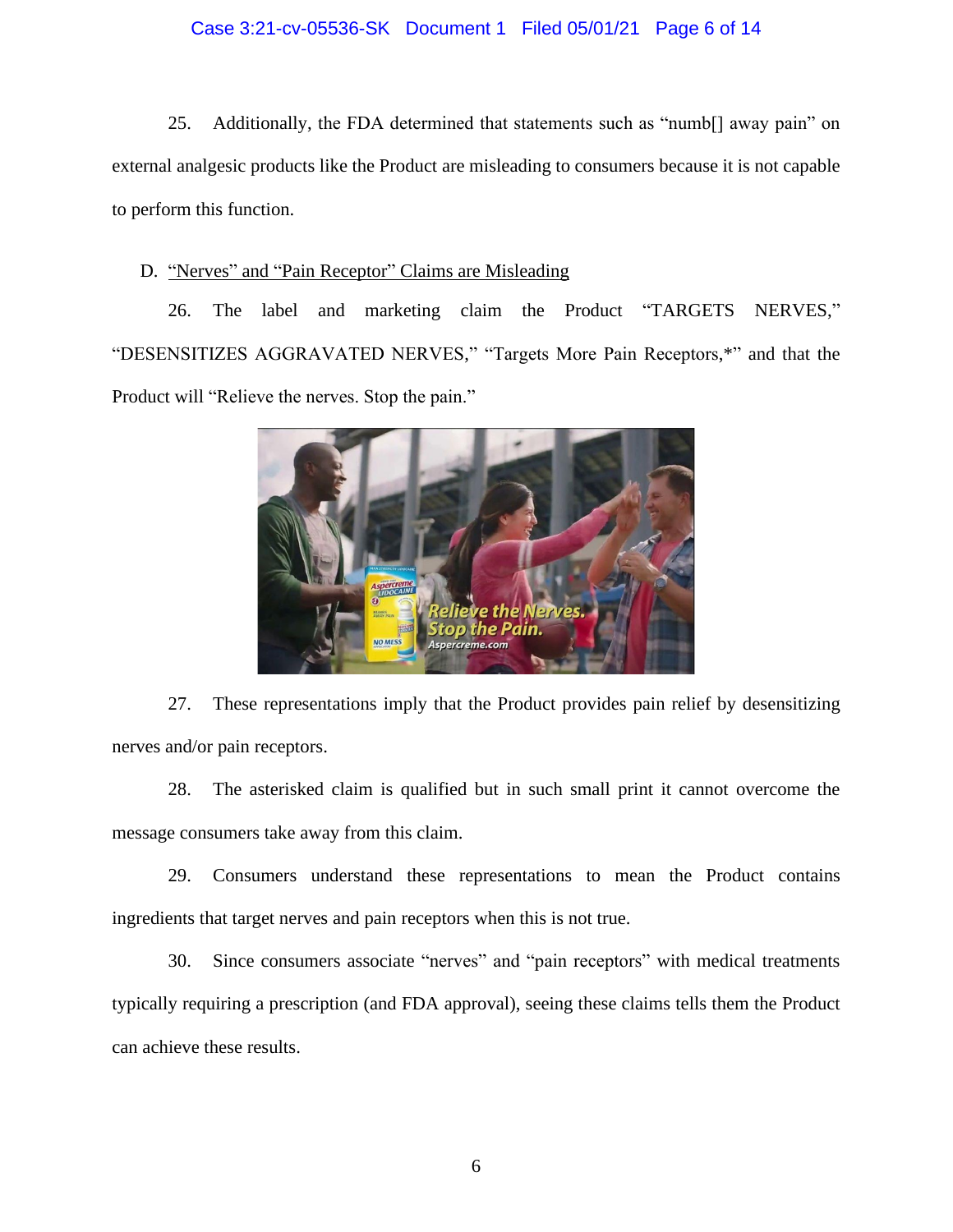### Case 3:21-cv-05536-SK Document 1 Filed 05/01/21 Page 7 of 14

31. However, the Product cannot achieve these results, which is why the FDA prohibits external analgesic products containing lidocaine from making these types of claims.<sup>6</sup>

E. Misleading as to Product's Indications

32. The side panels indicate the Product provides "Targeted Relief" for the main joint areas: (1) BACK, NECK & SHOULDER, (2) KNEE & ELBOW, (3) HAND & WRIST and (4) FOOT, ANKLE & LEG.

33. These representations give consumers the impression the Product can treat neuropathic and musculoskeletal pain, including back and spinal pain.

34. However, the Product is only authorized for "temporary relief" of "pain," "itching," or "pain and itching" "associated with" "minor burns," "sunburn," "minor cuts," "scrapes," "insect bites," or "minor skin irritations."7

<sup>6</sup> 48 Fed. Reg. 5852-01, 5860-61 (Feb. 8, 1983).

<sup>7</sup> 48 Fed. Reg. 5852-01, 5868 (Feb. 8, 1983).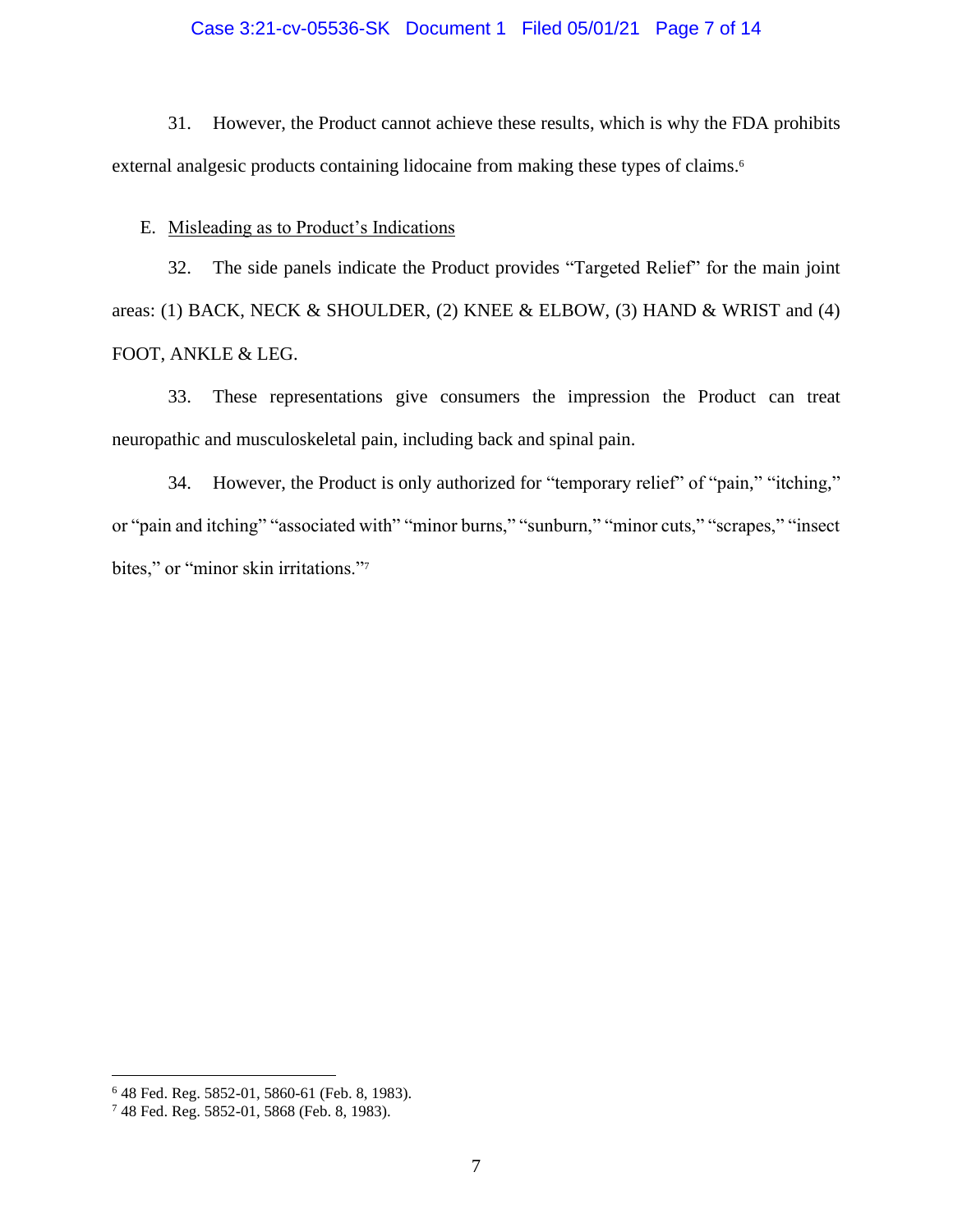35. The only place where the accurate indications are disclosed is buried within the fine

print and miniscule font of the Drug Facts: "*Uses* temporarily relieves minor pain."

| <b>Drug Facts</b><br><b>Active ingredient</b><br>Lidocaine 4%                                                                                                                                                                                                                                                                                                                                                                                                                                                                       | <b>Purpose</b> |
|-------------------------------------------------------------------------------------------------------------------------------------------------------------------------------------------------------------------------------------------------------------------------------------------------------------------------------------------------------------------------------------------------------------------------------------------------------------------------------------------------------------------------------------|----------------|
| <b>USES</b> temporarily relieves minor pain                                                                                                                                                                                                                                                                                                                                                                                                                                                                                         |                |
| <b>Warnings</b><br>For external use only                                                                                                                                                                                                                                                                                                                                                                                                                                                                                            |                |
| Do not use more than 1 patch on your body at a time or on cut, irritated or swollen skin<br>on puncture wounds <b>m</b> for more than one week without consulting a doctor                                                                                                                                                                                                                                                                                                                                                          |                |
| When using this product use only as directed. Read and follow all directions and warnings on this carton.<br>do not allow contact with the eyes<br>do not bandage tightly or apply local heat (such as heating pads) to the area of use<br>do not use at the same time as other topical analgesics<br>dispose of used patch in manner that always keeps product away from children and pets. Used patches still contain<br>the drug product that can produce serious adverse effects if a child or pet chews or ingests this patch. |                |
| Stop use and ask a doctor if $\blacksquare$ condition worsens $\blacksquare$ redness is present $\blacksquare$ irritation develops<br>symptoms persist for more than 7 days or clear up and occur again within a few days<br>you experience signs of skin injury, such as pain, swelling, or blistering where the product was applied                                                                                                                                                                                               |                |
| If pregnant or breast-feeding, ask a health professional before use.<br>Keep out of reach of children and pets. If swallowed, get medical help or contact a Poison Control Center right away.                                                                                                                                                                                                                                                                                                                                       |                |
| <b>Directions</b><br>adults and children over 12 years:<br>clean and dry affected area<br>remove backing from patch by firmly grasping both ends and gently pulling until backing separates in middle<br>carefully remove smaller portion of backing from patch and apply exposed portion of patch to affected area<br>once exposed portion of patch is positioned, carefully remove remaining backing to completely apply patch to affected area<br>use 1 patch for up to 12 hours<br>children 12 years or younger: ask a doctor   |                |
| Inactive ingredients aluminum glycinate, aluminum hydroxide, cellulose gum, glycerin, methylparaben,                                                                                                                                                                                                                                                                                                                                                                                                                                |                |

III. Conclusion

36. Reasonable consumers must and do rely on defendant to honestly describe the components and features of the Product, relative to itself and other comparable products.

37. Plaintiff did not scrutinize the drug facts nor was she required to do so.

38. No independent, credible studies support the claims made in support of the Product.

39. Even if Plaintiff scrutinized the drug facts, it would not cure the misrepresentations.

40. Reasonable consumers must and do rely on defendant to honestly describe the

components and features of the Product.

41. Defendant misrepresented the Product through affirmative statements, half-truths, and omissions.

42. Defendant sold more of the Product and at a higher prices than it would have in absence of this misconduct, resulting in additional profits at the expense of consumers.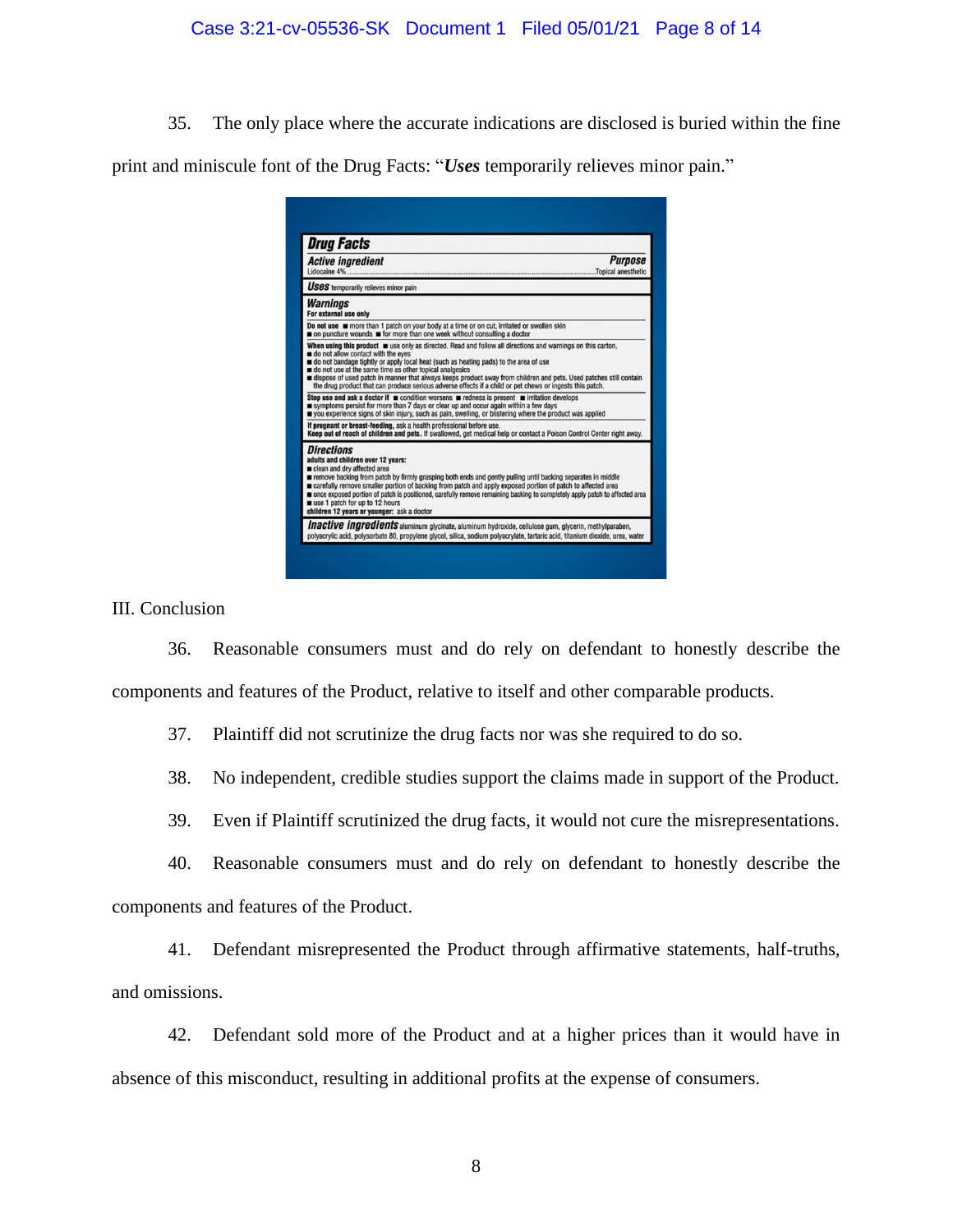### Case 3:21-cv-05536-SK Document 1 Filed 05/01/21 Page 9 of 14

43. Had Plaintiff and proposed class members known the truth, they would not have bought the Product or would have paid less for it.

44. Plaintiff paid more for the Product based on the representations than she would have otherwise paid.

45. As a result of the false and misleading representations, the Product is sold at a premium price, approximately no less than no less than \$8.52 for five patches, excluding tax, compared to other similar products represented in a non-misleading way, and higher than it would be sold for absent the misleading representations and omissions.

#### Jurisdiction and Venue

46. Jurisdiction is proper pursuant to Class Action Fairness Act of 2005 ("CAFA"). 28 U.S.C. § 1332(d)(2).

47. Plaintiff Sherry Cruz is a citizen of Illinois.

48. Defendant Sanofi US Corporation is a Delaware agricultural cooperative corporation with a principal place of business in Bridgewater, Somerset County, New Jersey.

49. Diversity exists because plaintiff Sherry Cruz and defendant are citizens of different states.

50. Upon information and belief, sales of the Product and any available statutory and other monetary damages, exceed \$5 million during the applicable statutes of limitations, exclusive of interest and costs.

51. Venue is proper because a substantial part of the events or omissions giving rise to the claim occurred here – the purchase of plaintiff and her experiences identified here.

### Parties

52. Plaintiff Sherry Cruz is a citizen of Chicago, Cook County, Illinois.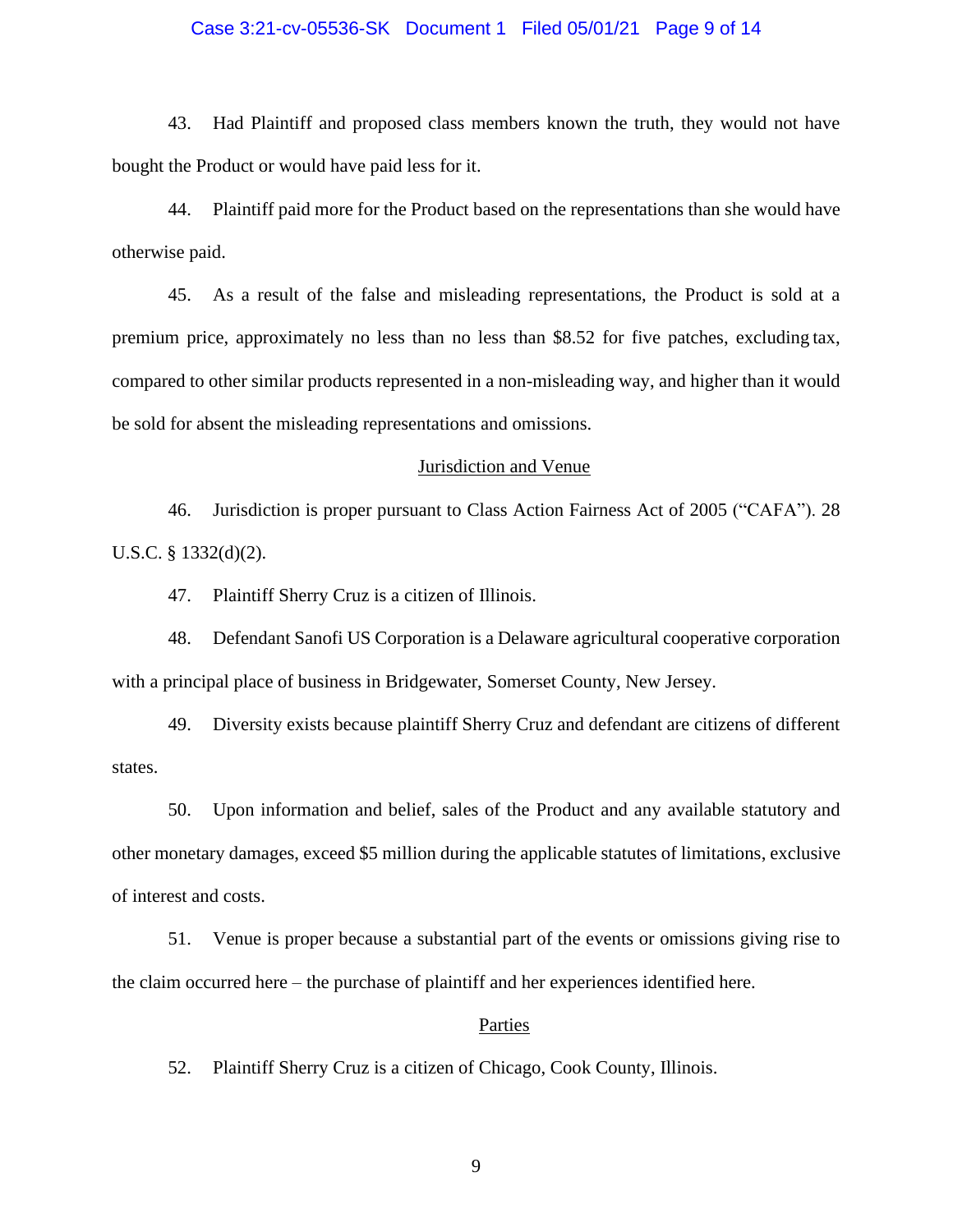#### Case 3:21-cv-05536-SK Document 1 Filed 05/01/21 Page 10 of 14

53. Defendant Sanofi US Corporation is a Delaware corporation with a principal place of business in Bridgewater, New Jersey, Somerset County.

54. Defendant is a French multinational pharmaceutical company which produces prescription medications, medical devices and OTC products.

55. Plaintiff purchased one of the Lidocaine Products on at least one occasions within the statutes of limitations for each cause of action, between February and March 2021, at stores including CVS, 741 W 31st St, Chicago, IL 60616.

56. Plaintiff bought the Product because she expected it would provide the type of pain relief it represented.

57. The Product was worth less than what Plaintiff and consumers paid and she would not have paid as much absent Defendant's false and misleading statements and omissions.

58. Plaintiff paid more for the Product than she would have paid otherwise.

59. Plaintiff intends to, seeks to, and will purchase the Product again when she can do so with the assurance that Product's representations about its components and ingredients are consistent with its representations.

## Class Allegations

60. The class will consist of all purchasers of the Product who reside in Illinois during the applicable statutes of limitations.

61. Plaintiff seeks class-wide injunctive relief based on Rule 23(b) in addition to a monetary relief class.

62. Common questions of law or fact predominate and include whether defendant's representations were and are misleading and if plaintiff and class members are entitled to damages.

63. Plaintiff's claims and basis for relief are typical to other members because all were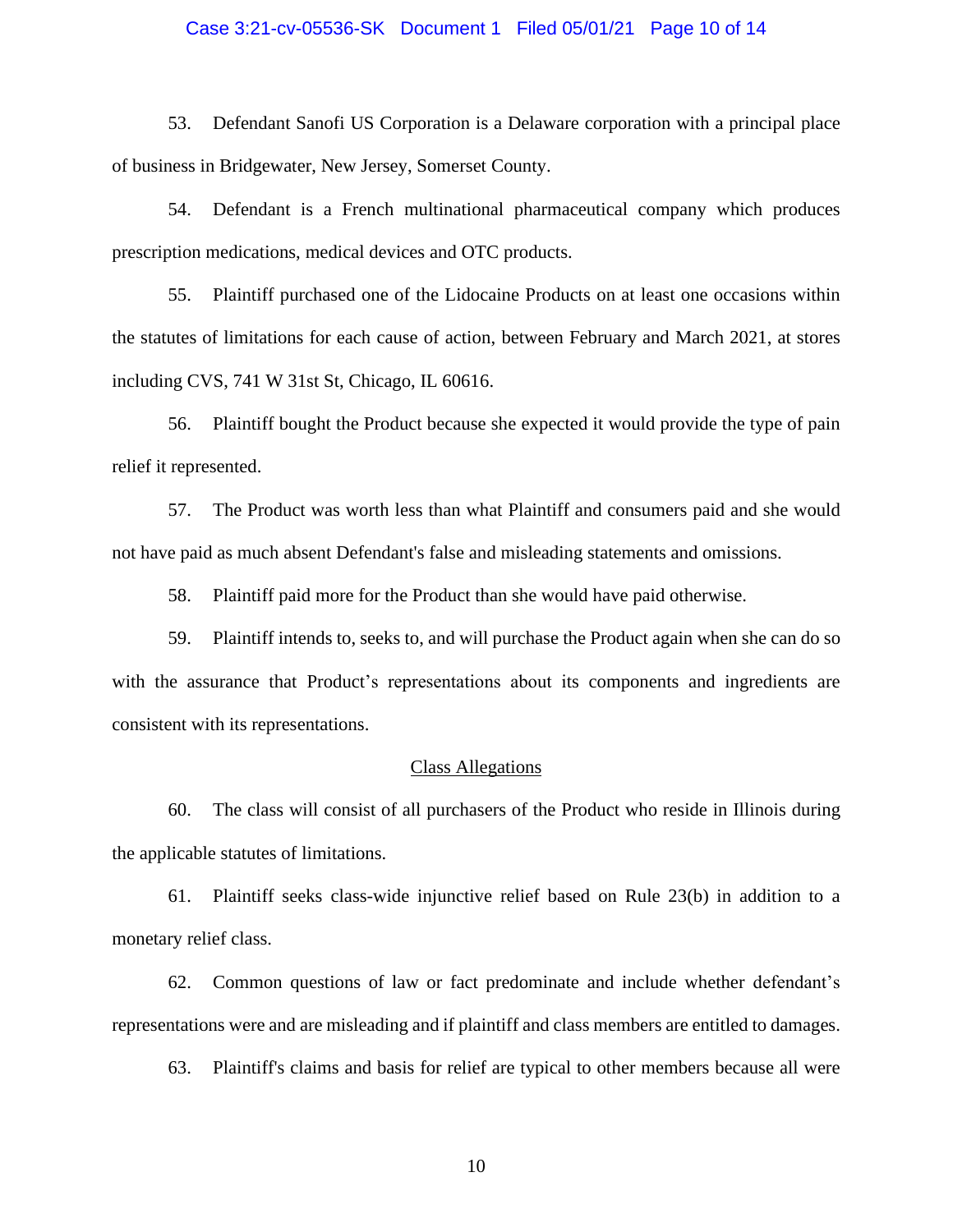#### Case 3:21-cv-05536-SK Document 1 Filed 05/01/21 Page 11 of 14

subjected to the same unfair and deceptive representations and actions.

64. Plaintiff is an adequate representative because her interests do not conflict with other members.

65. No individual inquiry is necessary since the focus is only on defendant's practices and the class is definable and ascertainable.

66. Individual actions would risk inconsistent results, be repetitive and are impractical to justify, as the claims are modest relative to the scope of the harm.

67. Plaintiff's counsel is competent and experienced in complex class action litigation and intends to protect class members' interests adequately and fairly.

68. Plaintiff seeks class-wide injunctive relief because the practices continue.

# Illinois Consumer Fraud and Deceptive Business Practices Act ("ICFA"), 815 ILCS 505/1, et seq.

### (Consumer Protection Statute)

69. Plaintiff incorporates by reference all preceding paragraphs.

70. Plaintiff and class members desired to purchase a product which would provide the type of pain relief it represented.

71. Defendant's false and deceptive representations and omissions are material in that they are likely to influence consumer purchasing decisions.

72. Defendant misrepresented the Product through statements, omissions, ambiguities, half-truths and/or actions.

73. Plaintiff relied on the representations.

74. Plaintiff and class members would not have purchased the Product or paid as much if the true facts had been known, suffering damages.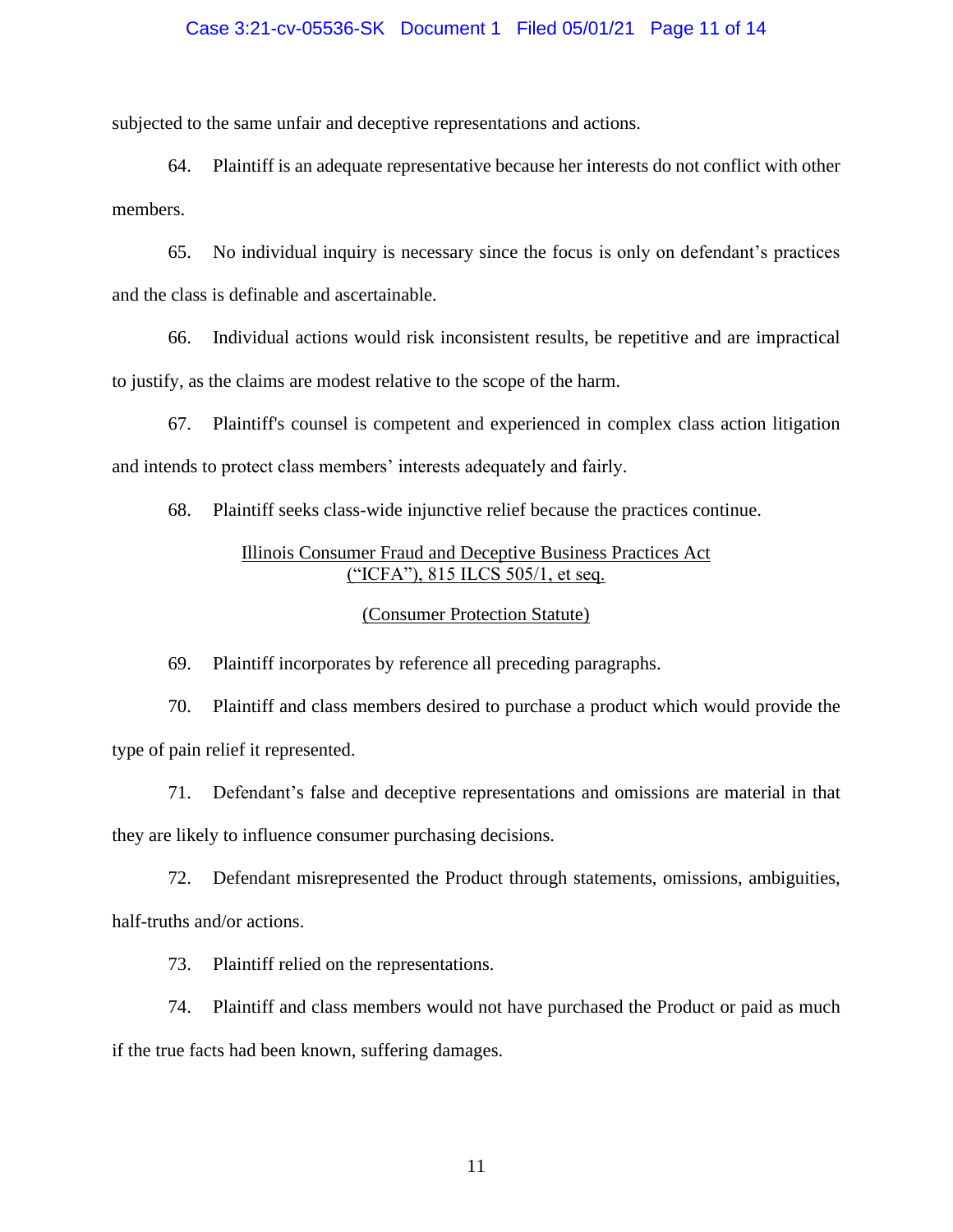### Case 3:21-cv-05536-SK Document 1 Filed 05/01/21 Page 12 of 14

## Breaches of Express Warranty, Implied Warranty of Merchantability and Magnuson Moss Warranty Act, 15 U.S.C. §§ 2301, *et seq*.

75. The Product was manufactured, labeled and sold by defendant and expressly and impliedly warranted to plaintiff and class members that it possessed attributes and capabilities which it did not.

76. Defendant had a duty to disclose and/or provide non-deceptive descriptions and marketing of the Product.

77. This duty is based on Defendant's outsized role in the market for this type of Product – a global international pharmaceutical company with hundreds of brands.

78. Plaintiff provided or will provide notice to defendant, its agents, representatives, retailers and their employees.

79. Defendant received notice and should have been aware of these issues due to complaints by regulators, competitors, and consumers, to its main offices over the past several years.

80. The Product did not conform to its affirmations of fact and promises due to defendant's actions and were not merchantable because they were not fit to pass in the trade as advertised.

81. Plaintiff and class members would not have purchased the Product or paid as much if the true facts had been known, suffering damages.

### Negligent Misrepresentation

82. Defendant had a duty to truthfully represent the Product, which it breached.

83. This duty is based on defendant's position, holding itself out as having special knowledge and experience in the sale of OTC pain relief products.

84. The representations took advantage of consumers' cognitive shortcuts made at the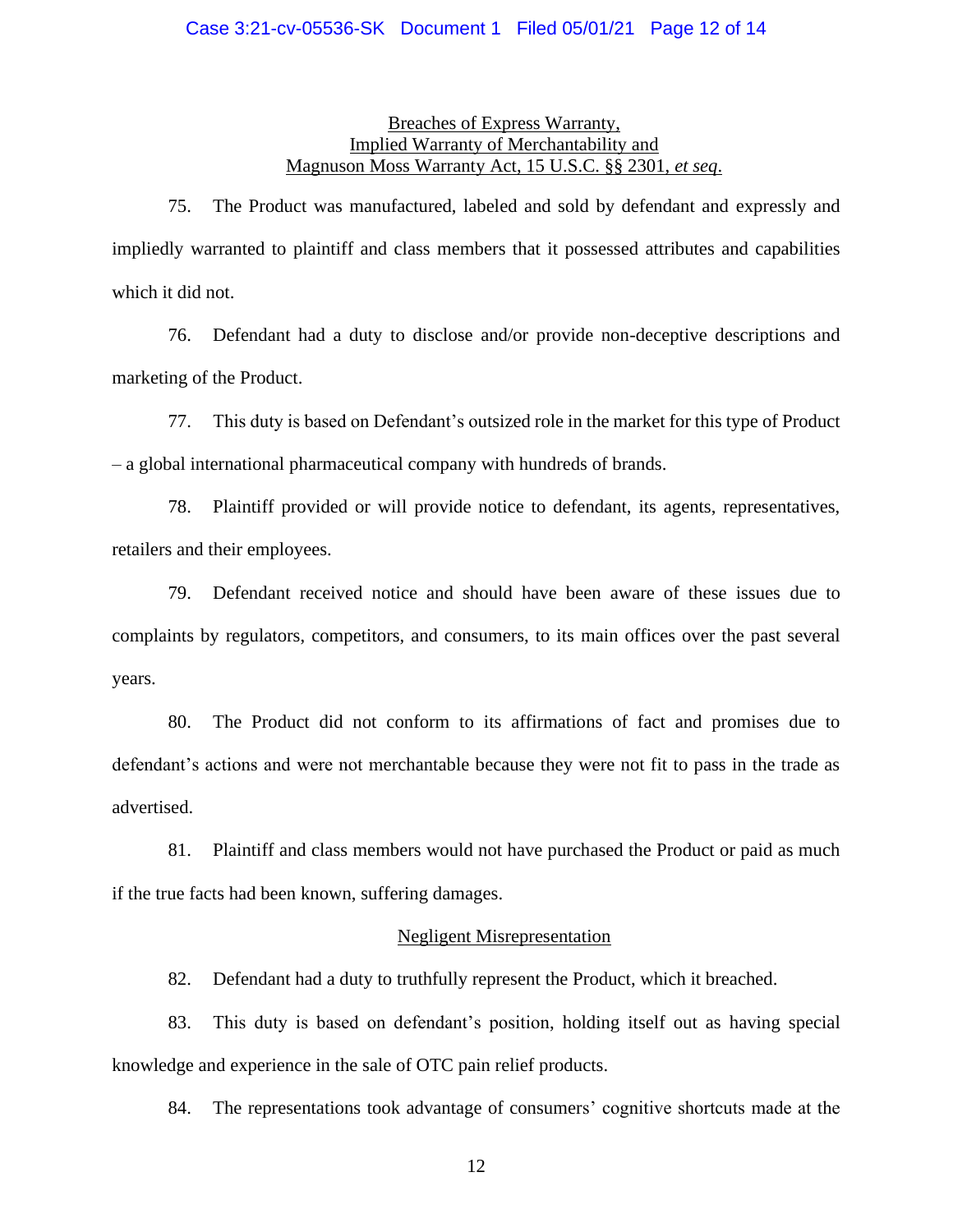#### Case 3:21-cv-05536-SK Document 1 Filed 05/01/21 Page 13 of 14

point-of-sale and their trust in defendant.

85. Plaintiff reasonably and justifiably relied on these negligent misrepresentations and omissions, which served to induce and did induce, their purchases of the Product.

86. Plaintiff and class members would not have purchased the Product or paid as much if the true facts had been known, suffering damages.

#### Fraud

87. Defendant misrepresented and/or omitted the attributes and qualities of the Product.

88. Defendant's fraudulent intent is evinced by its knowledge of the relevant regulations, as many of its misleading claims are carefully worded to avoid the obvious prohibited statements but still misleading.

### Unjust Enrichment

89. Defendant obtained benefits and monies because the Product was not as represented and expected, to the detriment and impoverishment of plaintiff and class members, who seek restitution and disgorgement of inequitably obtained profits.

### Jury Demand and Prayer for Relief

Plaintiff demands a jury trial on all issues.

## **WHEREFORE**, Plaintiff prays for judgment:

- 1. Declaring this a proper class action, certifying plaintiff as representative and the undersigned as counsel for the class;
- 2. Entering preliminary and permanent injunctive relief by directing defendant to correct the challenged practices to comply with the law;